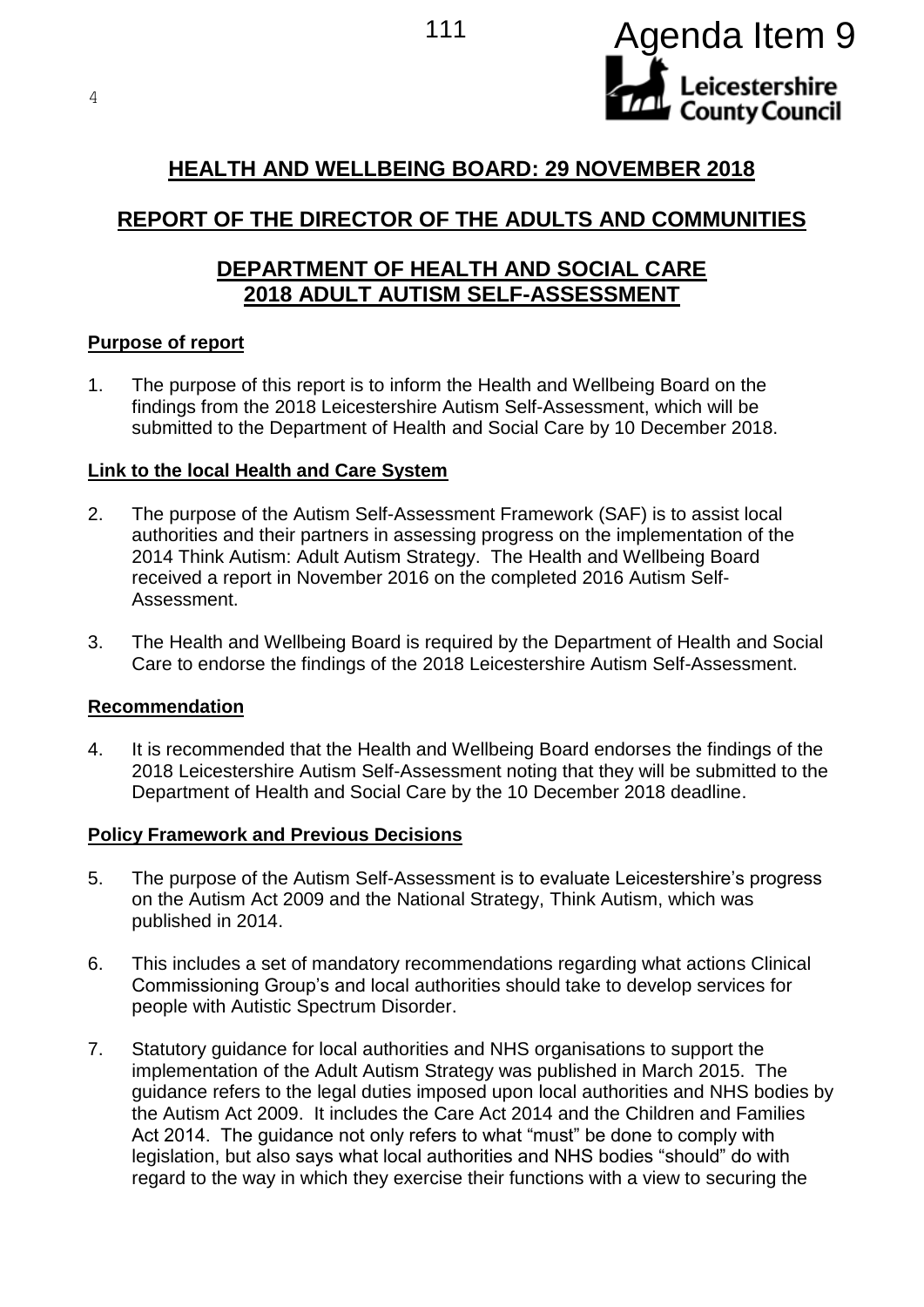implementation of the Adult Autism Strategy. The National Autism Strategy, along with the guidance, is due to be revised in 2019.

#### **Background**

- 8. Directors of Adult Social Services were notified of the fifth self-assessment on 19 September 2018 for completion and submission to the Department of Health and Social Care by 10 December 2018.
- 9. The 2018 Self-Assessment is comprised of 129 questions across seven sections: planning, training, diagnosis, care and support, accommodation, employment and the criminal justice system, with additional sections to highlight local good practice.
- 10. Data collection continues to be challenging across a range of sources. Both the quality and quantity of data collected affects the ability to accurately assess progress in certain areas explored within the self-assessment.
- 11. There are 33 questions which are red, amber and green (RAG) rated indicating green in areas where the requirements are being met, amber where the requirements are progressing and red where the requirements are not met and highlight future priorities. A summary of findings is provided in Appendix A.
- 12. The last Autism SAF was completed in 2016. The table in Appendix B outlines the key RAG rating findings from 2018 and the previous self-assessments for comparison. Details from Health and one from Criminal Justice are still to be confirmed. There were three new RAG rated questions for 2018 where comparisons cannot be made.
- 13. The results show some good progress, but also highlight other areas that need to be developed: 10 ratings remain green, six ratings remain amber and one rating remains amber/green. Four questions remain red (Q64, Q75, Q77 and Q79) with respect to the post diagnostic support for people with autism without a learning disability. Changes from 2016 include good progress with one rating moving from amber to green and two ratings moving from red to amber. However, three ratings moved from green to amber and three from amber to red (Q32, Q54 and Q82). Of the new RAG ratings, one was red (Q99), one was amber and one green.
- 14. Work is already being undertaken to ensure autism is recorded where appropriate for the current cohort of service users to ensure effective planning and additional specialist training sessions are provided for social care staff who have undertaken social care assessments.
- 15. The Leicester, Leicestershire and Rutland Transforming Care Programme has agreed to fund an Autism Development Worker. The proposal is a 25 hour per week funded post for three years so that a number of sustainable developments will be in place for the next Autism Self-Assessment, including greater engagement with Autistic people and improved information, advice and support for autistic people without a learning disability. The role will also work in the community to raise awareness of autism amongst employers.
- 16. There is also a proposal to pilot and develop an Autism Friendly Community in both the Kibworths (Kibworth Beauchamp and Kibworth Harcourt) in partnership with the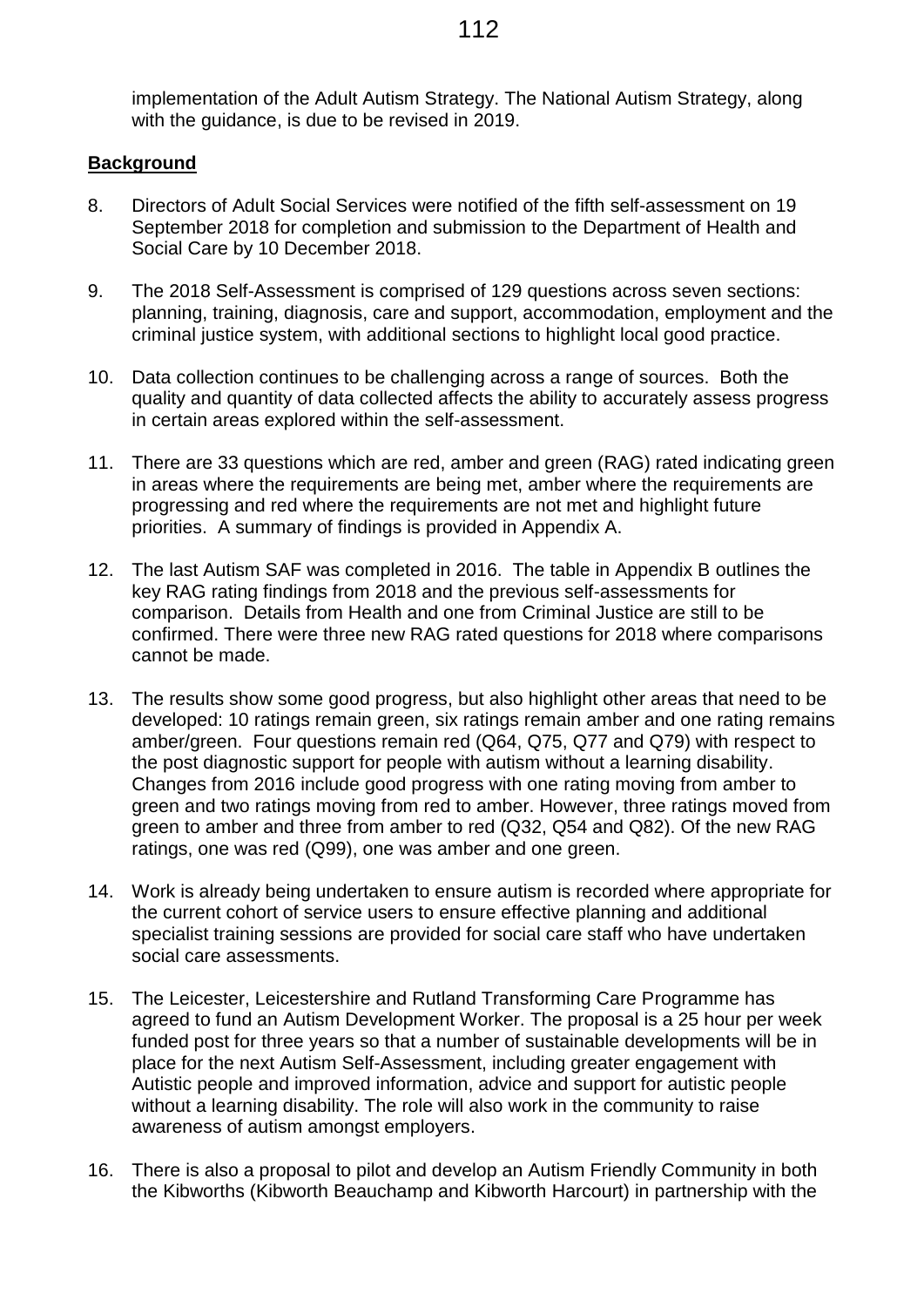Children and Families and Chief Executive's Departments, Harborough District Council, local communities and the Leicestershire Autistic Society. The vision of the project aims to support both, individual and families that experience autism; considering how access to local facilities can be improved, facilitating safe environments and giving them the opportunity to participate in their community. As part of the development, engagement with local Elected Members has taken place and this is now being rolled out to the wider community in both the Kibworths.

## **Consultation/Patient and Public Involvement**

- 17. A joint vision, along with a set of joint principles, will be agreed by local partners in 2019 and the Council will work with individuals, carers and partners to get the approach right in Leicestershire. Local consultation with adults with autism and their carers is planned for the revised Leicestershire Autism Implementation Plan which will be developed in 2019, based on the results of the Autism SAF and our statutory duties.
- 18. The 2018 Leicestershire Autism Self-Assessment will also be taken to the Leicestershire Learning Disability Partnership Board for information.

## **Resource Implications**

19. There are no implications in relation to the completion of the self-assessment. Actions arising from the assessment and revised Autism Strategy may have resource implications for relevant agencies, but these will be assessed on a case by case basis.

## **Timetable for Decisions**

20. The 2018 Autism Self-Assessment will be submitted by 10 December 2018 as directed by the Department of Health and Social Care.

## **Officers to Contact**

Sandy McMillan Assistant Director (Strategic Services) Telephone: 0116 305 7454 Email: [sandy.mcmillan@leics.gov.uk](mailto:sandy.mcmillan@leics.gov.uk)

Jane Robins Commissioning Manager – Working Age Adults Telephone: 0116 305 7096 Email: [jane.robins@leics.gov.uk](mailto:jane.robins@leics.gov.uk)

## **List of Appendices**

Appendix A: Summary of 2018 Autism Self-Assessment RAG Ratings Appendix B: 2018 and Previous Autism Self-Assessment RAG Ratings

## **Relevant Impact Assessments**

Equality and Human Rights Implications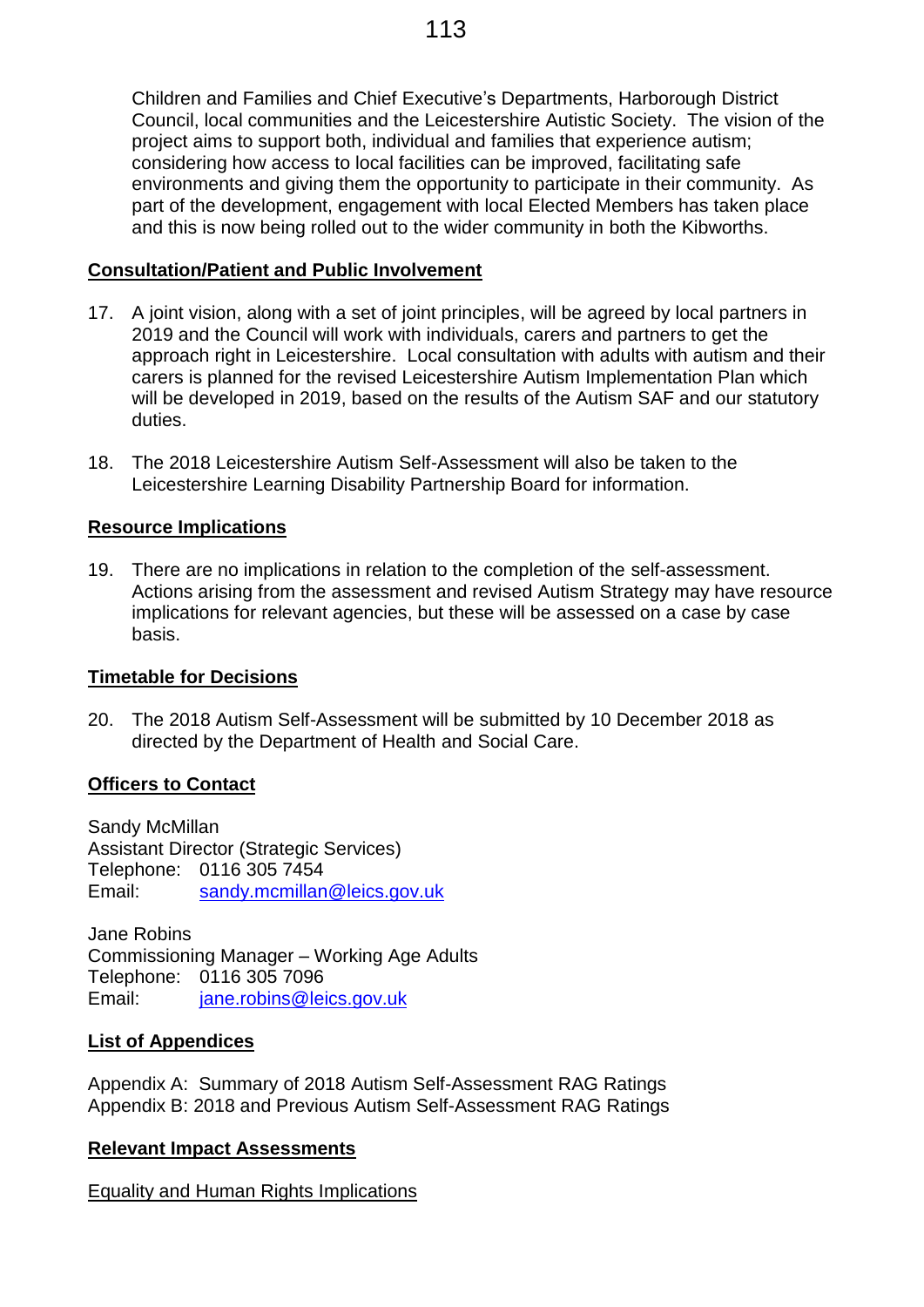21. The self-assessment is a means for local areas to assess their progress against statutory requirements. The self-assessment will highlight areas for further work in relation to equalities to ensure people with autism can access services.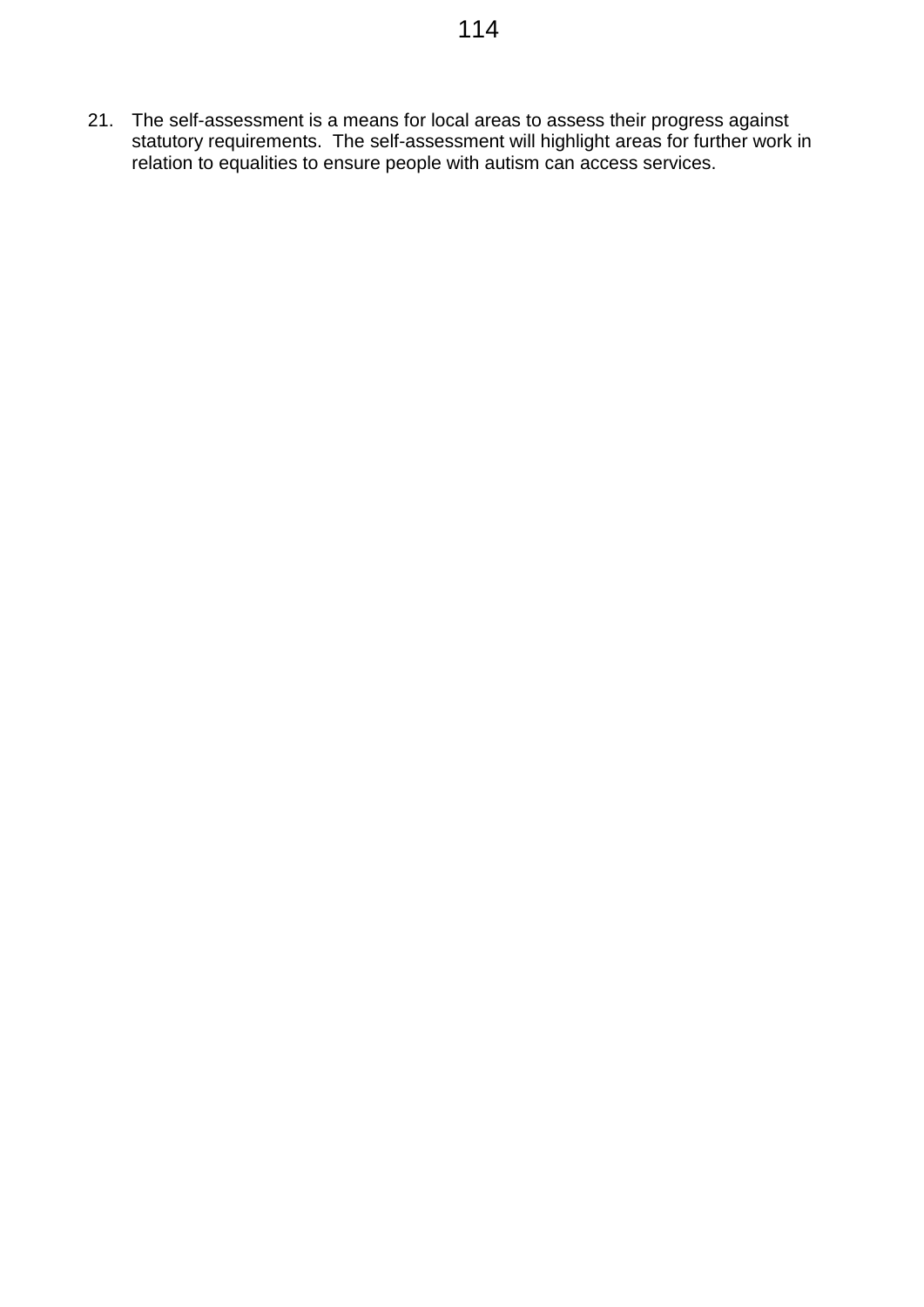## **Appendix A: Summary of 2018 Autism Self-Assessment RAG Ratings**

## **Areas where we are doing particularly well and some listed local innovations in the Self-Assessment (Green rated):**

- Working in partnership to ensure better data for planning and commissioning e.g. The Deveron Way innovation concerns the remodelling of two existing buildings at a council residential home in Hinckley, Leicestershire, into Supported Living provision for people on the Transforming Care Programme. The innovation involved the reconfiguration of the current buildings into four, self-contained single, long term accommodation units, designed for individuals seeking Support Living, targeted at those who are currently in hospital or part of the transforming care cohort including Autistic people
- Involvement of LLR partnership in planning and implementation of the Autism **Strategy**
- Encouragement of autistic people in physical fitness, cultural and leisure activities e.g. All Leicestershire County Council Museum & Heritage sites have autism audits and the feedback gathered is influencing site and programme developments. Heritage, Libraries and Adult Learning have successfully tailored opportunities and projects to meet community motivations and needs and at engaging 'non-traditional volunteers', including young people and adults with learning difficulties and autism.
- Transitions taking into account the needs of young Autistic people
- There is an established local autism diagnosis pathway
- People with autism and a learning disability are able to access post diagnosis support in psychology, speech and language and occupational therapy
- Awareness training is available to all staff working in health and social care
- Advocates working with autistic people have access to specific training
- Carers of autistic people are offered assessments through the care pathway
- Autistic people have access to an Appropriate Adult who has an understanding of autism

# **Areas of general progress but could be improved (Amber rated):**

- Including autism explicitly in the local Joint Strategic Needs Assessment (JSNA)
- Improved collection and reporting of data on autism (health and social care) for purposes of planning and commissioning
- Greater involvement of autistic people and their families in planning and commissioning
- Reasonable adjustments to services such as universities, libraries and public transport
- Reasonable adjustments to promote access for autistic people to health and social care information, support and advice
- Planning that specifically includes the needs of autistic people aged 65 and over
- Accessible information about local support for autistic people
- A higher profile for autism in partner housing strategies
- Greater employment focus for autistic people going through transitions

# **Areas for development include (Red rated):**

• Reasonable adjustments to general council services to improve access and support for autistic people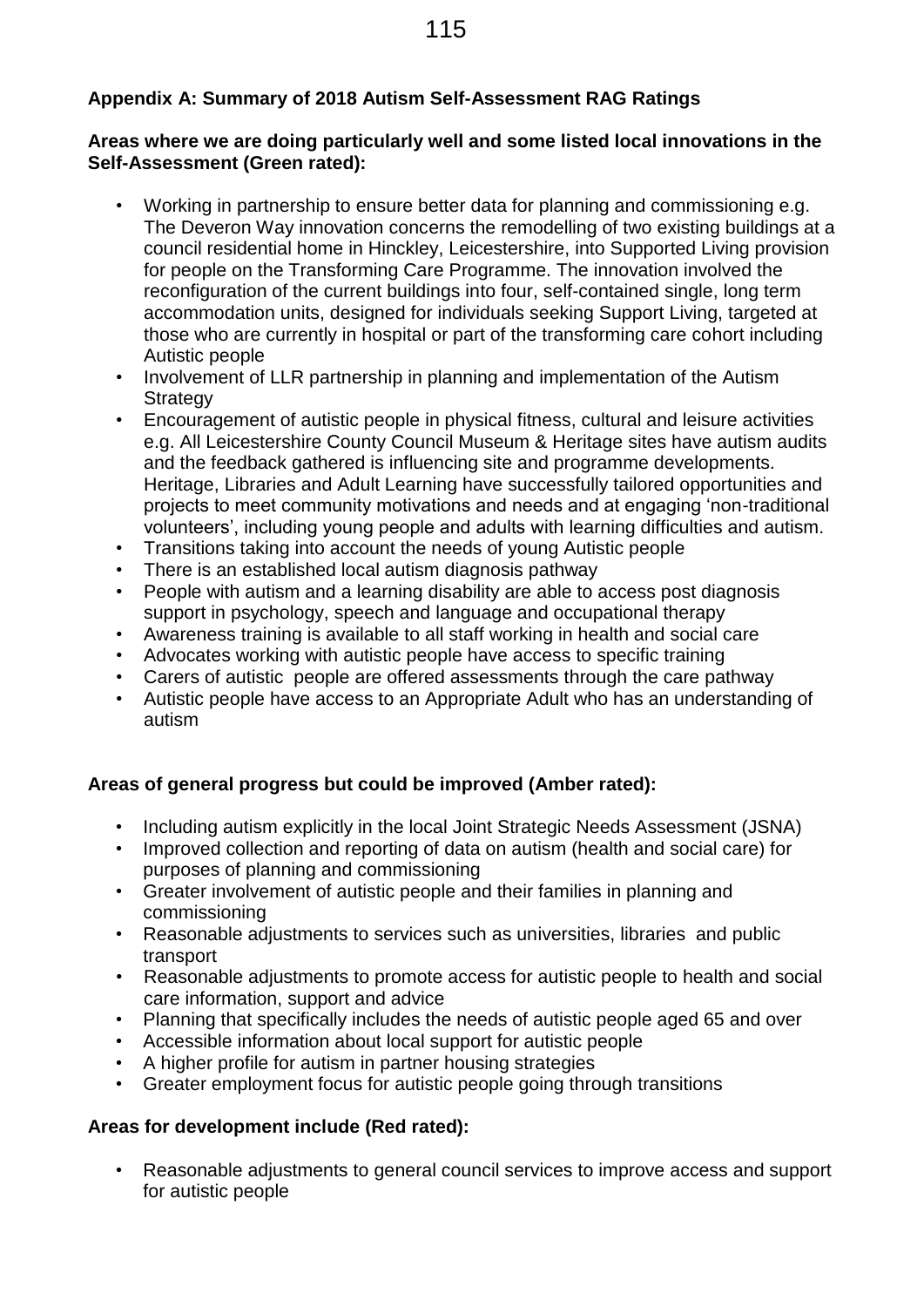- The local autism diagnosis pathway currently not able to meet the NICE recommended waiting times for diagnosis
- People with autism and without a learning disability are not able to access post diagnosis support in psychology, speech and language and occupational therapy
- Mental health services able to offer crisis support for people with autism without a learning disability
- Increased uptake of specialist autism training for staff carrying out statutory assessments
- Tailored programmes to help autistic people into employment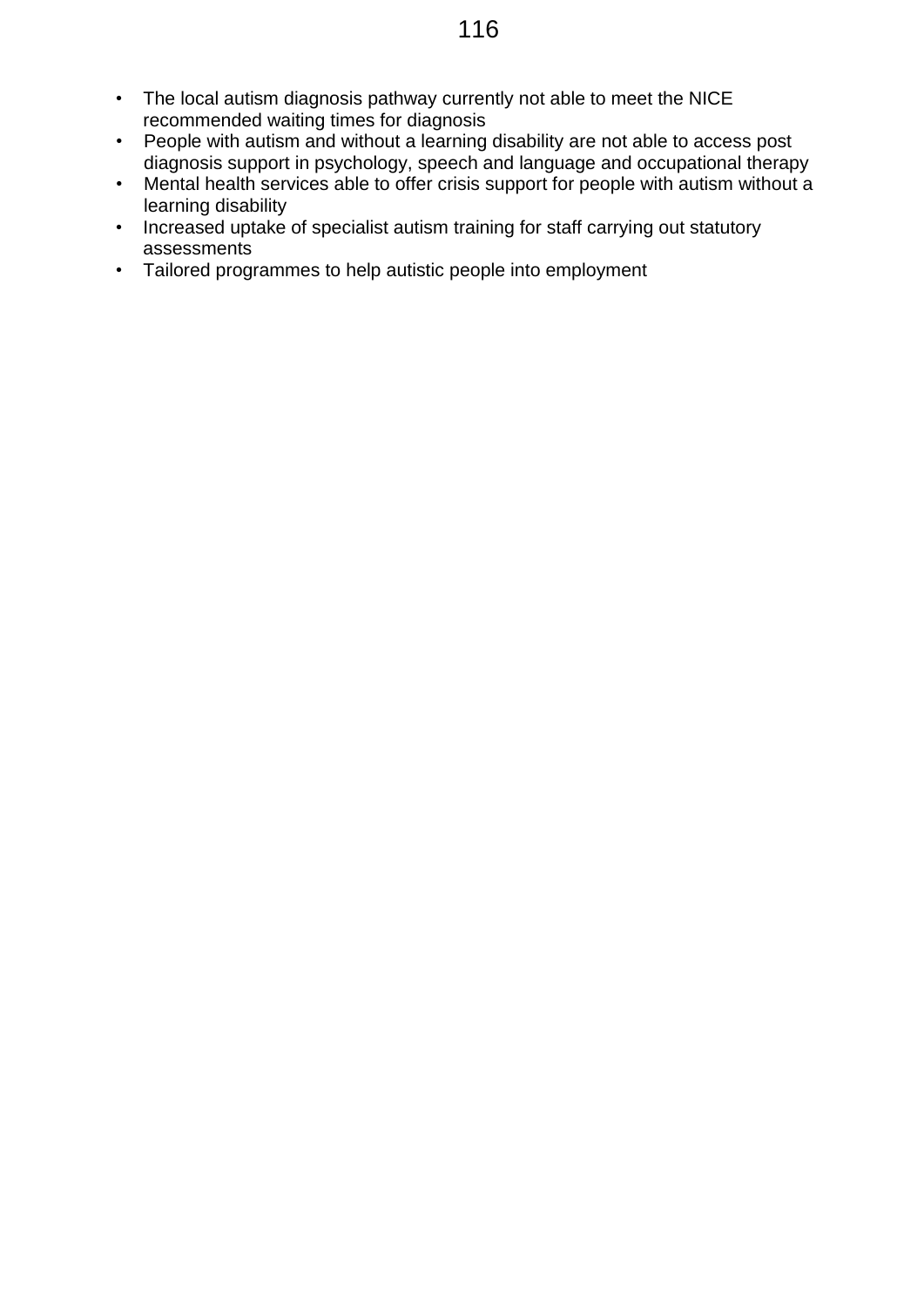|    |                                                                                                                                                                                                                                                                                                                                                            | <b>Planning</b>                                                                                    |                                                                                                                                                                                                                   |                                                                                                                                                                                                                                                          | 2013 | 2014 | 2016 | 2018 |
|----|------------------------------------------------------------------------------------------------------------------------------------------------------------------------------------------------------------------------------------------------------------------------------------------------------------------------------------------------------------|----------------------------------------------------------------------------------------------------|-------------------------------------------------------------------------------------------------------------------------------------------------------------------------------------------------------------------|----------------------------------------------------------------------------------------------------------------------------------------------------------------------------------------------------------------------------------------------------------|------|------|------|------|
| 18 | Is autism included and explicitly considered in the<br>local JSNA?                                                                                                                                                                                                                                                                                         | Red: No                                                                                            | Amber: Steps are in place to<br>include in the next JSNA.                                                                                                                                                         | <b>Green: Yes</b>                                                                                                                                                                                                                                        |      |      |      |      |
| 20 | Do you collect data on those people referred to<br>and/or accessing social care and/or health care and<br>does your information system report data on<br>people with a diagnosis of autism, including as a<br>secondary condition, in line with the requirements<br>of the social care framework? Comment: Add any<br>further comments you want (optional) | Red: Data recorded on adults<br>with autism is sparse and<br>collected in an ad hoc way            | Amber: Current data<br>recorded annually but there<br>are gaps identified in<br>statutory health and/or<br>social care services data.<br>Some data sharing exists<br>between services                             | Green: An established data<br>collection and sharing policy<br>inclusive of primary care,<br>health provision, adult social<br>care, schools or local<br>education authority and<br>voluntary sector care<br>providers is in place and used<br>regularly | N/A  |      |      |      |
| 27 | Taking together any data in the JSNA and any other<br>sources referenced here, how adequately do<br>current collections of data sources service the<br>requirements of planning and commissioning?                                                                                                                                                         | Red: No work underway.<br>Red/Amber: Collection of<br>limited data sources.                        | Amber: Have made a start in<br>collecting data and have<br>plans to progress.<br>Amber/Green: Have started<br>to collect data and whilst<br>not comprehensive,<br>consider this is an accurate<br>reflection.     | <b>Green: Information from GPs,</b><br><b>Schools or Local Education</b><br>Authority, voluntary sector,<br>providers, assessments and<br>diagnosis are all collected and<br>compared against the local<br>population prevalence rate.                   | N/A  |      |      |      |
| 28 | Are your Local Authority and local Clinical<br>Commissioning Group(s) (including the support<br>service) both engaged in the planning and<br>implementation of the strategy in your local area?                                                                                                                                                            | Red: None or minimal<br>engagement between the LA<br>and CCG(s) in planning and<br>implementation. | Amber: Representative (s)<br>from CCG(s) and / or the<br>support service sits on<br>autism partnership board or<br>alternative and are in<br>regular liaison with the LA<br>about planning and<br>implementation. | Green: CCG are fully engaged<br>and work collaboratively to<br>implement the NHS<br>responsibilities of the strategy<br>and are equal partners in the<br>implementation of the<br>strategy at a local level.                                             |      |      |      |      |
| 31 | How have you and your partners engaged autistic<br>people and their families and carers in planning?<br>Comment: Specify what you did to demonstrate<br>your score.                                                                                                                                                                                        | <b>Red: Minimal autism</b><br>engagement work has taken<br>place.                                  | Amber: Some autism<br>specific consultation work<br>has taken place. Autism<br>partnership board is<br>regularly attended by one<br>person with autism and one<br>parent/carer who are                            | Green: A variety of<br>mechanisms are being used<br>so a cross section of people<br>on the autistic spectrum are<br>meaningfully engaged in the<br>planning and implementation<br>of the Adult Autism Strategy.                                          |      |      |      |      |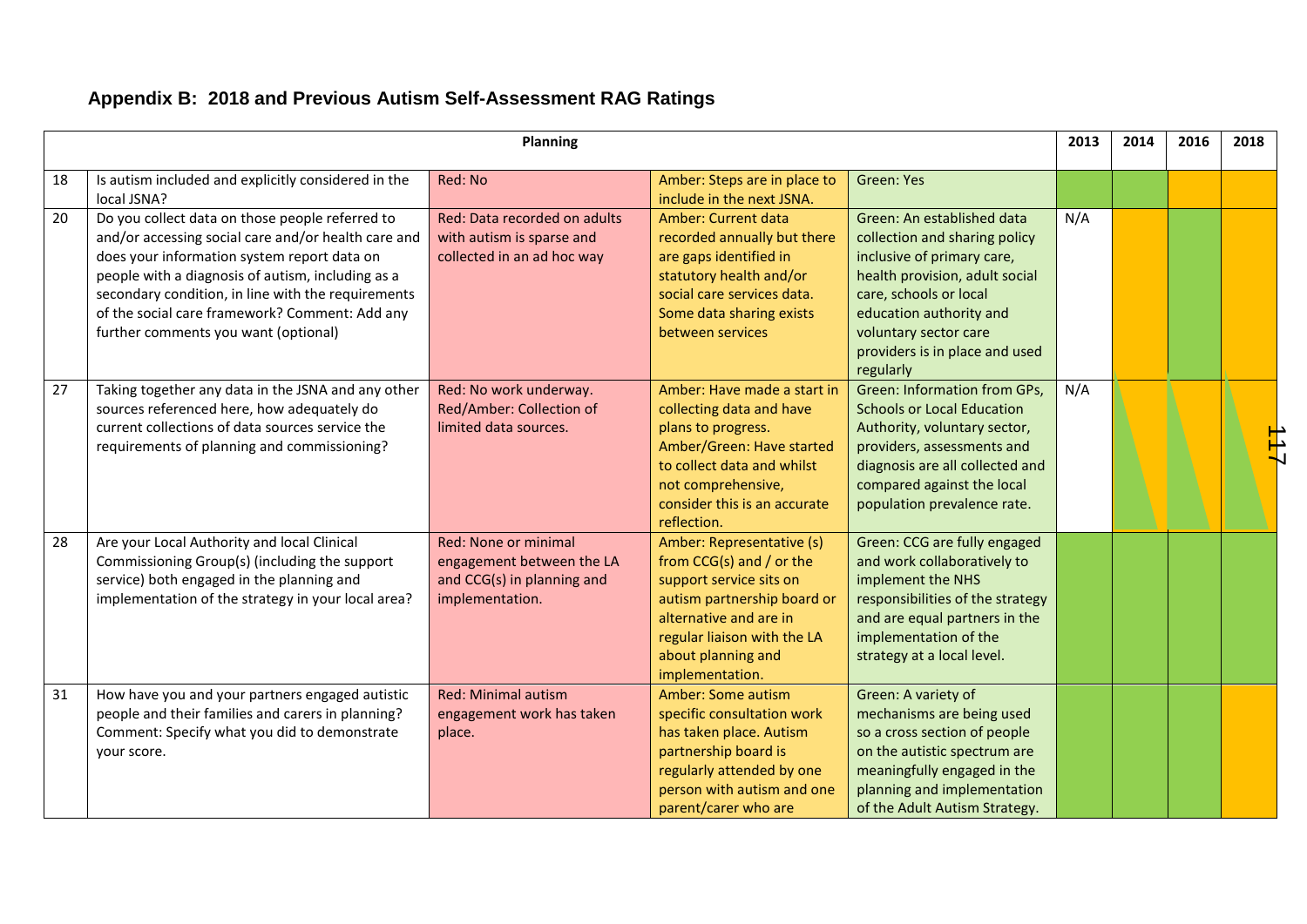|                      |                                                                                                                                                                                                                                                                         |                                                                                                                                                                                                                                                                | meaningfully involved.                                                                                                                                                                                                                                      | Autistic people are<br>thoroughly involved in the<br>autism partnership board.                                                                                                                             |     |     |     |                    |
|----------------------|-------------------------------------------------------------------------------------------------------------------------------------------------------------------------------------------------------------------------------------------------------------------------|----------------------------------------------------------------------------------------------------------------------------------------------------------------------------------------------------------------------------------------------------------------|-------------------------------------------------------------------------------------------------------------------------------------------------------------------------------------------------------------------------------------------------------------|------------------------------------------------------------------------------------------------------------------------------------------------------------------------------------------------------------|-----|-----|-----|--------------------|
| 32                   | Have reasonable adjustments been made to<br>general council services to improve access and<br>support for autistic people? Comment: Please give<br>an example.                                                                                                          | Red: Only anecdotal examples.                                                                                                                                                                                                                                  | Amber: There is a clear<br>council policy covering<br>reasonable adjustments to<br>statutory and other wider<br>public services which make<br>specific reference to autism                                                                                  | Green: Clear council policy as<br>in Amber and evidence of<br>widespread implementation<br>in relation to needs of autistic<br>people.                                                                     | N/A |     |     |                    |
| 33                   | In your area have reasonable adjustments been<br>promoted to enable autistic people to access NHS<br>services including primary care or GP services,<br>mental health and acute services? Comment: Add<br>any further comments you want (optional)                      | Red: There is little evidence of<br>reasonable adjustments in NHS<br>services, to improve access for<br>autistic people.                                                                                                                                       | Amber: There are some<br>examples of reasonable<br>adjustments being made to<br>NHS services to improve<br>access for autistic people,<br>across a small range of<br>services.                                                                              | Green: There is evidence of<br>implementation of<br>reasonable adjustments for<br>autistic people in a wide<br>range of NHS services                                                                       | N/A | N/A | N/A |                    |
| 34                   | In your area have reasonable adjustments been<br>promoted to enable autistic people to access<br>health and social care information, support and<br>advice? Comment: Add any further comments you<br>want (optional)                                                    | Red: There is little evidence of<br>reasonable adjustments to<br>health and social care<br>information, support and advice<br>services, to improve access for<br>autistic people.                                                                              | Amber: There are some<br>examples of reasonable<br>adjustments being made to<br>health and social care<br>information, support and<br>advice services, across a<br>small range of services.                                                                 | Green: There is evidence of<br>implementation of<br>reasonable adjustments for<br>autistic people in a wide<br>range of health and social<br>care information, support and<br>advice services.             | N/A | N/A |     | $\frac{1}{\alpha}$ |
| 35<br>p1             | In your area have reasonable adjustments been<br>promoted to enable autistic people to access other<br>public services including colleges and universities,<br>libraries and all forms of public transport?<br>Comment: Add any further comments you want<br>(optional) | Red: There is little evidence of<br>reasonable adjustments in<br>other public services, to<br>improve access for autistic<br>people.                                                                                                                           | Amber: There are some<br>examples of reasonable<br>adjustments being made to<br>public services to improve<br>access for autistic people,<br>across a small range of<br>public services.                                                                    | Green: There is evidence of<br>implementation of<br>reasonable adjustments for<br>autistic people in a wide<br>range of publicly provided<br>and commercial public<br>services                             | N/A |     |     |                    |
| 35<br>P <sub>2</sub> | Is the local authority or its partners encouraging<br>autistic<br>People to take part in culture and leisure activities,<br>or physical fitness programmes and private sector<br>services such as shopping?<br>Add any further comments you want (optional)             | Red: The local authority and/or<br>its partners cannot identify<br>substantial actions to<br>encourage autistic people to<br>take part in culture or leisure<br>activities, or physical fitness<br>programmes and private sector<br>services such as shopping. | Amber: There are a few<br>examples of the local<br>authority and/or its partners<br>encouraging autistic people<br>to take part in culture or<br>leisure activities, or physical<br>fitness programmes. and<br>private sector services such<br>as shopping. | <b>Green: The local</b><br>authority and/or its<br>partners have a<br>substantial<br>programme of work to<br>encourage autistic<br>people to take part in<br>culture or leisure<br>activities, or physical | N/A | N/A | N/A |                    |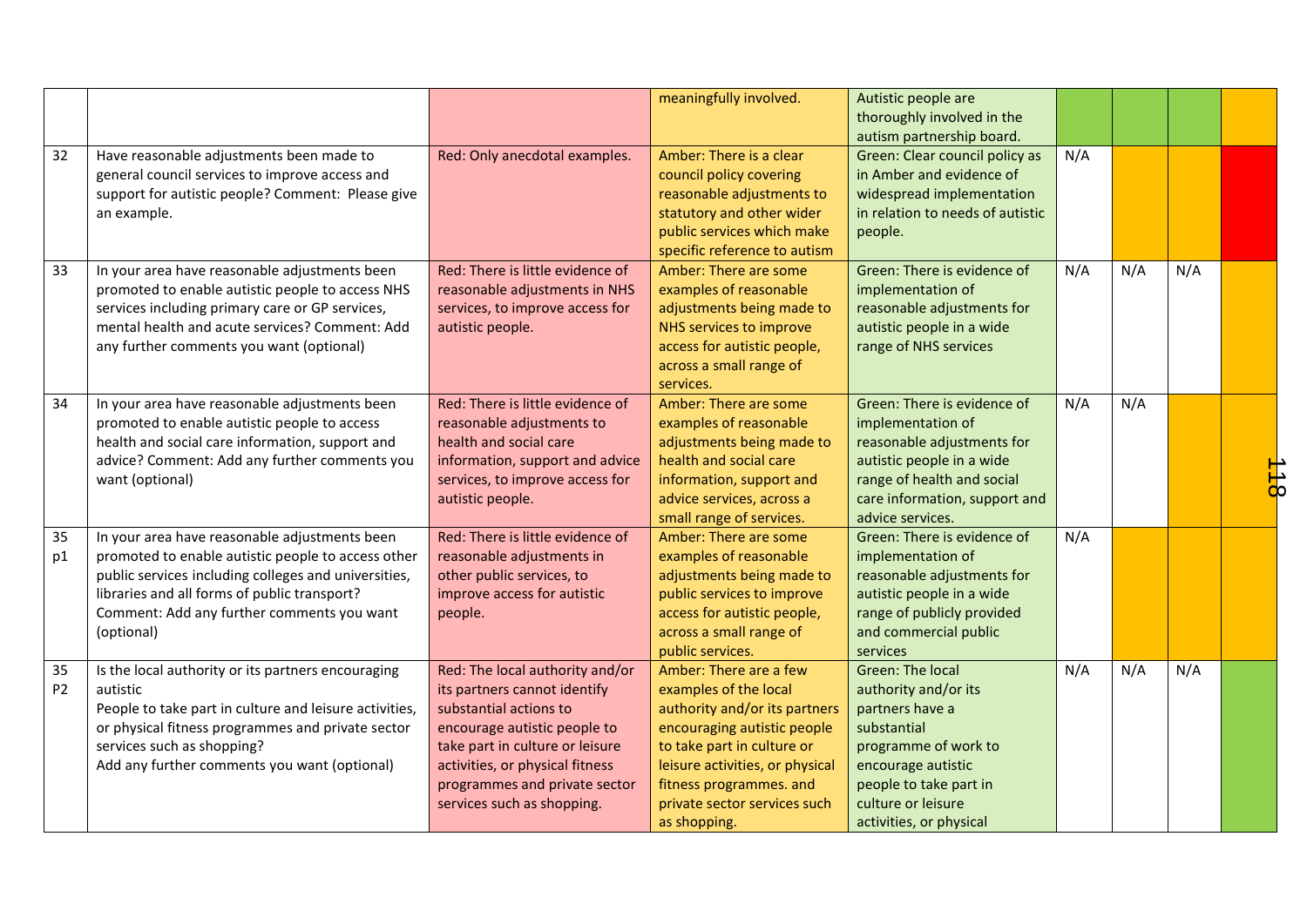|                                                                                                                                          | fitness programmes<br>and private sector            |
|------------------------------------------------------------------------------------------------------------------------------------------|-----------------------------------------------------|
|                                                                                                                                          | services, such as shopping.                         |
| 36<br>Red: No consideration of the<br><b>Amber: Transition process</b><br>How do your transition processes from children's               | N/A<br><b>Green: Transition process</b>             |
| services to your local adult services take into<br>needs of young autistic people:<br>triggered by parental                              | automatic. Training inclusive                       |
| account the particular needs of young autistic<br>no data collection; no analysis<br>request. Training in some                           | of young people's services.                         |
| of need; no training in young<br>but not all services designed<br>people? Comment: Add any further comments you                          | Analysis of the needs of                            |
| people's services.<br>want (optional)<br>for use by young people,                                                                        | population of young people,                         |
| and data collection on                                                                                                                   | including those without                             |
| young autistic people                                                                                                                    | education health and care                           |
| and/education health and                                                                                                                 | (EHC) plans with autism as a                        |
| care (EHC) plans with autism                                                                                                             | primary or secondary need                           |
| as a primary or secondary                                                                                                                | and specialist commissioning                        |
| need.                                                                                                                                    | where necessary and the                             |
|                                                                                                                                          | appropriate reasonable                              |
|                                                                                                                                          | adjustments made.                                   |
| 42<br>How does your planning take into account the<br>Red: No consideration of the<br>Amber: There is some work                          | Green: Analysis of the needs                        |
| particular needs of adults age 65 and older.<br>needs of people aged 65 and<br>in needs assessment, data                                 | of the population of people                         |
| collection and/or service<br>Comment: Add any further comments you want<br>older with autism: no data                                    | $\frac{1}{6}$<br>aged 65 and older inclusive of     |
| collection.<br>planning for autistic people<br>(optional)                                                                                | autism and specialist                               |
| aged 65 and older.                                                                                                                       | commissioning where<br>necessary and the            |
|                                                                                                                                          | appropriate reasonable                              |
|                                                                                                                                          | adjustments made.                                   |
| <b>Training</b>                                                                                                                          |                                                     |
|                                                                                                                                          |                                                     |
| Red: Historical workforce<br>Amber: Client facing staff<br>48<br>Is autism awareness training being/been made                            | Green: Focus on all staff.                          |
| available to all staff working in health and social<br>identified as a priority. Good<br>training data available from                    | Comprehensive range of local                        |
| care as directed in Chapter 1 of the Statutory<br>statutory organisations on<br>range of local autism                                    | autism training that meets NICE                     |
| Guidance?<br>request. Not yet devised an<br>training that meets NICE                                                                     | guidelines and data on take up.                     |
| autism training plan/strategy.<br>guidelines - and some data                                                                             | Workforce training data                             |
| on take up. Workforce                                                                                                                    | collected from all statutory                        |
| training data available from                                                                                                             | organisations and collated                          |
| statutory organisations on                                                                                                               |                                                     |
| request. Autism training<br>plan/strategy near                                                                                           | annually, gaps identified and                       |
|                                                                                                                                          | plans developed to address                          |
|                                                                                                                                          | them. Autism training                               |
| completion.<br>Is specific training provided to staff that carry out<br>Red: Specific training is either<br>Amber: At least 50% of<br>54 | plan/strategy published.<br>Green: More than 75% of |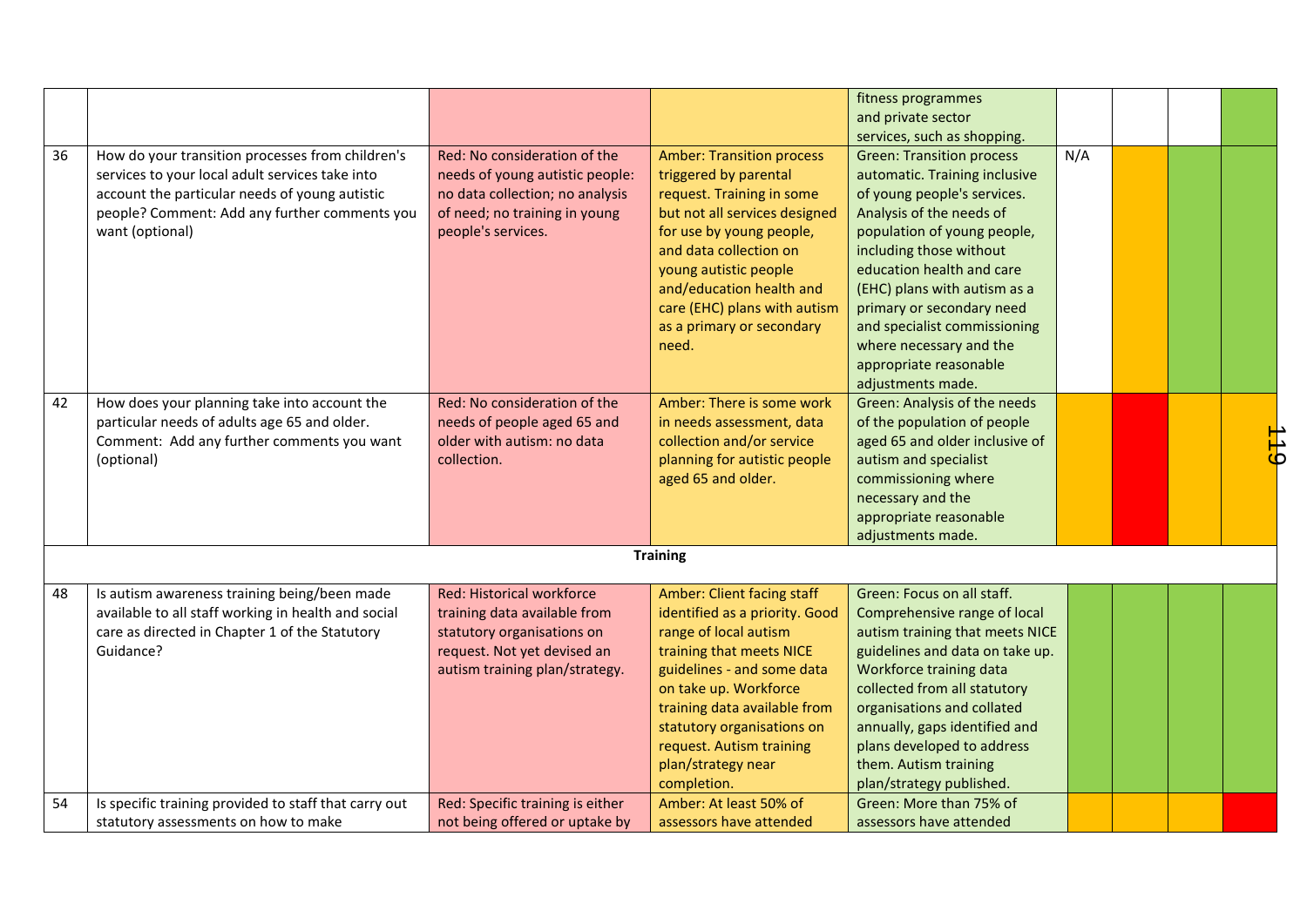|    | adjustments in their approach and<br>communication? Comment: Add any further<br>comments you want (optional)                                                                                                                                                                                       | staff has not yet reached 50% of<br>those for whom it is intended.                                                                                                                                                                                        | specialist autism training.                                                                                                                                                                                                                                | specialist autism training<br>specifically aimed at applying<br>the knowledge in their<br>undertaking of a statutory<br>assessment, e.g. applying the<br>Care Act.                                                                                                    |     |     |  |
|----|----------------------------------------------------------------------------------------------------------------------------------------------------------------------------------------------------------------------------------------------------------------------------------------------------|-----------------------------------------------------------------------------------------------------------------------------------------------------------------------------------------------------------------------------------------------------------|------------------------------------------------------------------------------------------------------------------------------------------------------------------------------------------------------------------------------------------------------------|-----------------------------------------------------------------------------------------------------------------------------------------------------------------------------------------------------------------------------------------------------------------------|-----|-----|--|
|    |                                                                                                                                                                                                                                                                                                    |                                                                                                                                                                                                                                                           | <b>Diagnosis</b>                                                                                                                                                                                                                                           |                                                                                                                                                                                                                                                                       |     |     |  |
| 60 | Have you got an established local autism<br>diagnostic pathway? Comment: Does the<br>pathway meet autistic people's needs regardless<br>of whether or not the person meets learning<br>disability criteria?                                                                                        | Red: No local diagnosis service<br>planned or established. No clear<br>transparent pathway to<br>obtaining a diagnosis for Adults<br>identified and only ad-hoc spot<br>purchasing of out of area<br>services. NICE guidelines are not<br>being followed. | <b>Amber: Local diagnosis</b><br>pathway established or in<br>process of implementation /<br>sign off but unclear referral<br>route. A transparent but out<br>of locality diagnostic<br>pathway is in place. Some<br>NICE guidelines are being<br>applied. | Green: A local diagnostic<br>pathway is in place and<br>accessible, GPs are aware and<br>involved in the process. Wait<br>from referral for a diagnosis<br>and initial assessment is less<br>than three months NICE<br>guidelines are implemented<br>within the model |     |     |  |
| 64 | When will your area be able to meet NICE<br>recommended [QS51] waiting time and expect to<br>be able to keep within them? Comment: briefly<br>note any contingency arrangements you have in<br>place to manage short term increases in rate of<br>referral to diagnostic services. 1000 Characters | Red: We do not anticipate being<br>able to reach NICE<br>recommended waiting times<br>sustainably by March 2017                                                                                                                                           | Amber: We anticipate<br>meeting NICE<br>recommended waiting times<br>by March 2017 and to be<br>able to sustain this<br>thereafter                                                                                                                         | Green: Our area already meets<br>NICE recommended waiting<br>times                                                                                                                                                                                                    | N/A | N/A |  |
| 74 | Can people diagnosed with autism and a learning<br>disability access post diagnostic specific or<br>reasonably adjusted psychology assessments?<br>Comment: Add any further comments you want<br>(optional)                                                                                        | Red: Availability patchy or<br>mainly generic services, with a<br>small number of reasonably<br>adjusted services.                                                                                                                                        | Amber: Available<br>everywhere. Mainly<br>reasonably adjusted<br>services, with some access<br>to autism specific services<br>(when necessary) and some<br>generic services.                                                                               | Green: All services are<br>reasonably adjusted (in<br>accordance with NICE<br>Guidance) to provide access to<br>post diagnostic specialist<br>assessments. Access to autism<br>specific services is also available<br>when necessary.                                 | N/A |     |  |
| 75 | Can people diagnosed with autism and without a<br>learning disability access post diagnostic specific<br>or reasonably adjusted psychology assessments?<br>Comment: Add any further comments you want<br>(optional)                                                                                | Red: Availability patchy or<br>mainly generic services, with a<br>small number of reasonably<br>adjusted services.                                                                                                                                        | Amber: Available<br>everywhere. Mainly<br>reasonably adjusted<br>services, with some access<br>to autism specific services<br>(when necessary) and some<br>generic services.                                                                               | Green: All services are<br>reasonably adjusted to provide<br>access to post diagnostic<br>specialist assessments. Access<br>to autism specific services is<br>also available when necessary.                                                                          | N/A |     |  |
| 76 | Can people diagnosed with autism and a learning                                                                                                                                                                                                                                                    | Red: Availability patchy or                                                                                                                                                                                                                               | Amber: Available                                                                                                                                                                                                                                           | Green: All services are                                                                                                                                                                                                                                               | N/A |     |  |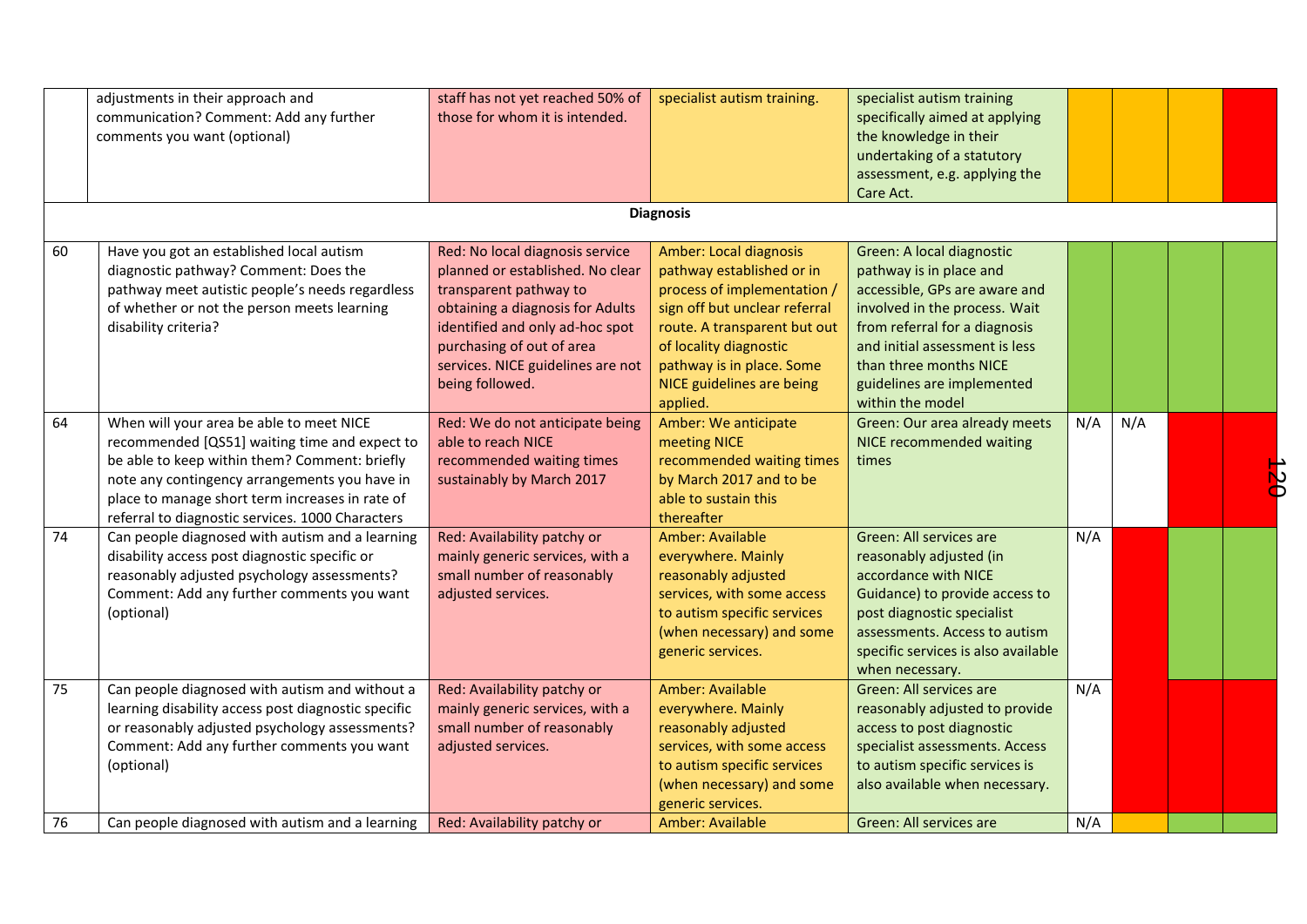|    | disability access post diagnostic specific or       | mainly generic services, with a | everywhere. Mainly          | reasonably adjusted to provide |     |  |  |
|----|-----------------------------------------------------|---------------------------------|-----------------------------|--------------------------------|-----|--|--|
|    | reasonably adjusted speech and language             | small number of reasonably      | reasonably adjusted         | access to post diagnostic      |     |  |  |
|    | therapy assessments? Comment: Add any further       | adjusted services.              | services, with some access  | specialist assessments. Access |     |  |  |
|    | comments you want (optional)                        |                                 | to autism specific services | to autism specific services is |     |  |  |
|    |                                                     |                                 | (when necessary) and some   | also available when necessary. |     |  |  |
|    |                                                     |                                 | generic services.           |                                |     |  |  |
| 77 | Can people diagnosed with autism and without a      | Red: Availability patchy or     | Amber: Available            | Green: All services are        | N/A |  |  |
|    | learning disability access post diagnostic specific | mainly generic services, with a | everywhere. Mainly          | reasonably adjusted to provide |     |  |  |
|    | or reasonably adjusted speech and language          | small number of reasonably      | reasonably adjusted         | access to post diagnostic      |     |  |  |
|    | therapy assessments? Comment: Add any further       | adjusted services.              | services, with some access  | specialist assessments. Access |     |  |  |
|    | comments you want (optional)                        |                                 | to autism specific services | to autism specific services is |     |  |  |
|    |                                                     |                                 | (when necessary) and some   | also available when necessary. |     |  |  |
|    |                                                     |                                 | generic services.           |                                |     |  |  |
| 78 | Can people diagnosed with autism and a learning     | Red: Availability patchy or     | Amber: Available            | Green: All services are        | N/A |  |  |
|    | disability access post diagnostic specific or       | mainly generic services, with a | everywhere. Mainly          | reasonably adjusted to provide |     |  |  |
|    | reasonably adjusted occupational therapy            | small number of reasonably      | reasonably adjusted         | access to post diagnostic      |     |  |  |
|    | assessments? Comment: Add any further               | adjusted services.              | services, with some access  | specialist assessments. Access |     |  |  |
|    | comments you want (optional)                        |                                 | to autism specific services | to autism specific services is |     |  |  |
|    |                                                     |                                 | (when necessary) and some   | also available when necessary. |     |  |  |
|    |                                                     |                                 | generic services.           |                                |     |  |  |
| 79 | Can people diagnosed with autism and without a      | Red: Availability patchy or     | Amber: Available            | Green: All services are        | N/A |  |  |
|    | learning disability access post diagnostic specific | mainly generic services, with a | everywhere. Mainly          | reasonably adjusted to provide |     |  |  |
|    | or reasonably adjusted occupational therapy         | small number of reasonably      | reasonably adjusted         | access to post diagnostic      |     |  |  |
|    | assessments? Comment: Add any further               | adjusted services               | services, with some access  | specialist assessments. Access |     |  |  |
|    | comments you want (optional)                        |                                 | to autism specific services | to autism specific services is |     |  |  |
|    |                                                     |                                 | (when necessary) and some   | also available when necessary. |     |  |  |
|    |                                                     |                                 | generic services            |                                |     |  |  |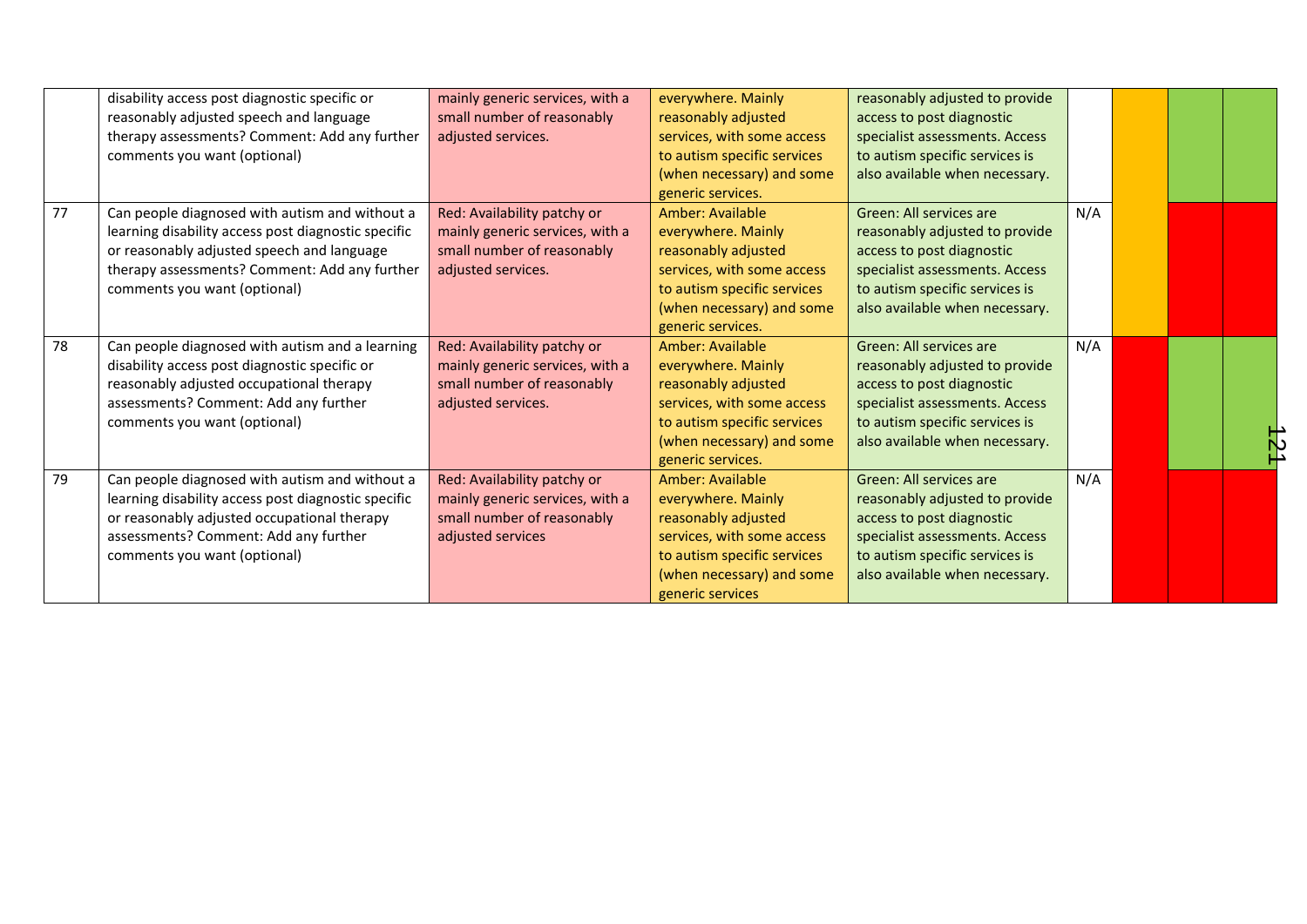| 82 | Do mental health crisis services in your area<br>routinely anticipate and provide for the crisis<br>needs of people with autism but without a<br>learning disability?                                                                                                             | Red: Mental health crisis<br>services do not provide for<br>people with crises that relate to<br>autism in the absence of acute<br>mental illness | Amber: Mental health crisis<br>services will and do respond<br>to mental health crises in<br>autistic people whether or<br>not these involve an acute<br>mental illness.                        | <b>Green: Mental health crisis</b><br>services will and do respond to<br>mental health crises in autistic<br>people whether or not these<br>involve an acute mental illness.<br>In addition staff have specific<br>training about the needs of<br>autistic people and specialised<br>mental health support has been<br>commissioned for this group<br>and is easily available within<br>timescales relevant for crisis<br>work. | N/A | N/A |                          |
|----|-----------------------------------------------------------------------------------------------------------------------------------------------------------------------------------------------------------------------------------------------------------------------------------|---------------------------------------------------------------------------------------------------------------------------------------------------|-------------------------------------------------------------------------------------------------------------------------------------------------------------------------------------------------|---------------------------------------------------------------------------------------------------------------------------------------------------------------------------------------------------------------------------------------------------------------------------------------------------------------------------------------------------------------------------------------------------------------------------------|-----|-----|--------------------------|
|    |                                                                                                                                                                                                                                                                                   |                                                                                                                                                   | <b>Care and Support</b>                                                                                                                                                                         |                                                                                                                                                                                                                                                                                                                                                                                                                                 |     |     |                          |
| 88 | Do you have a programme in place to ensure that<br>all advocates working with autistic people have<br>training in their specific requirements?<br>Comment: Add any further comments you want<br>(optional)                                                                        | Red: No programme in place.                                                                                                                       | Amber: Programme in place,<br>not all advocates are<br>covered.                                                                                                                                 | Green: Programme in place, all<br>advocates are covered.                                                                                                                                                                                                                                                                                                                                                                        |     |     | $\overline{\mathcal{R}}$ |
| 89 | Do adults with autism who could not otherwise<br>meaningfully participate in needs assessments,<br>care and support planning, appeals, reviews, or<br>safeguarding processes have access to an<br>appropriately trained advocate? Add any further<br>comments you want (optional) | Red: No autism specific<br>advocacy service available                                                                                             | Amber: Yes. Local advocacy<br>services are working at<br>becoming autism-aware.                                                                                                                 | Green: Yes. There are<br>mechanisms in place to ensure<br>that all advocates working with<br>adults with autism have<br>received specialist autism<br>training.                                                                                                                                                                                                                                                                 |     |     |                          |
| 92 | How would you assess the level of information<br>about local support across the area being<br>accessible to autistic people? Comment: Add any<br>further comments you want (optional)                                                                                             | Red: Information about support<br>services for autistic people is<br>either seriously incomplete or<br>not easily accessible.                     | Amber: There is a moderate<br>level of information<br>available about support<br>services for autistic people<br>which is either incomplete<br>or not readily accessible to<br>autistic people. | Green: There is readily<br>accessible information (as<br>required in the statutory<br>guidance and the Accessible<br><b>Information Standard) available</b><br>on all relevant support services<br>available for autistic people.                                                                                                                                                                                               |     |     |                          |
| 93 | Where appropriate are carers of people assessed                                                                                                                                                                                                                                   | Red: Carers assessments are not                                                                                                                   | Amber: Where carers are                                                                                                                                                                         | Green: Upon assessment of                                                                                                                                                                                                                                                                                                                                                                                                       | N/A |     |                          |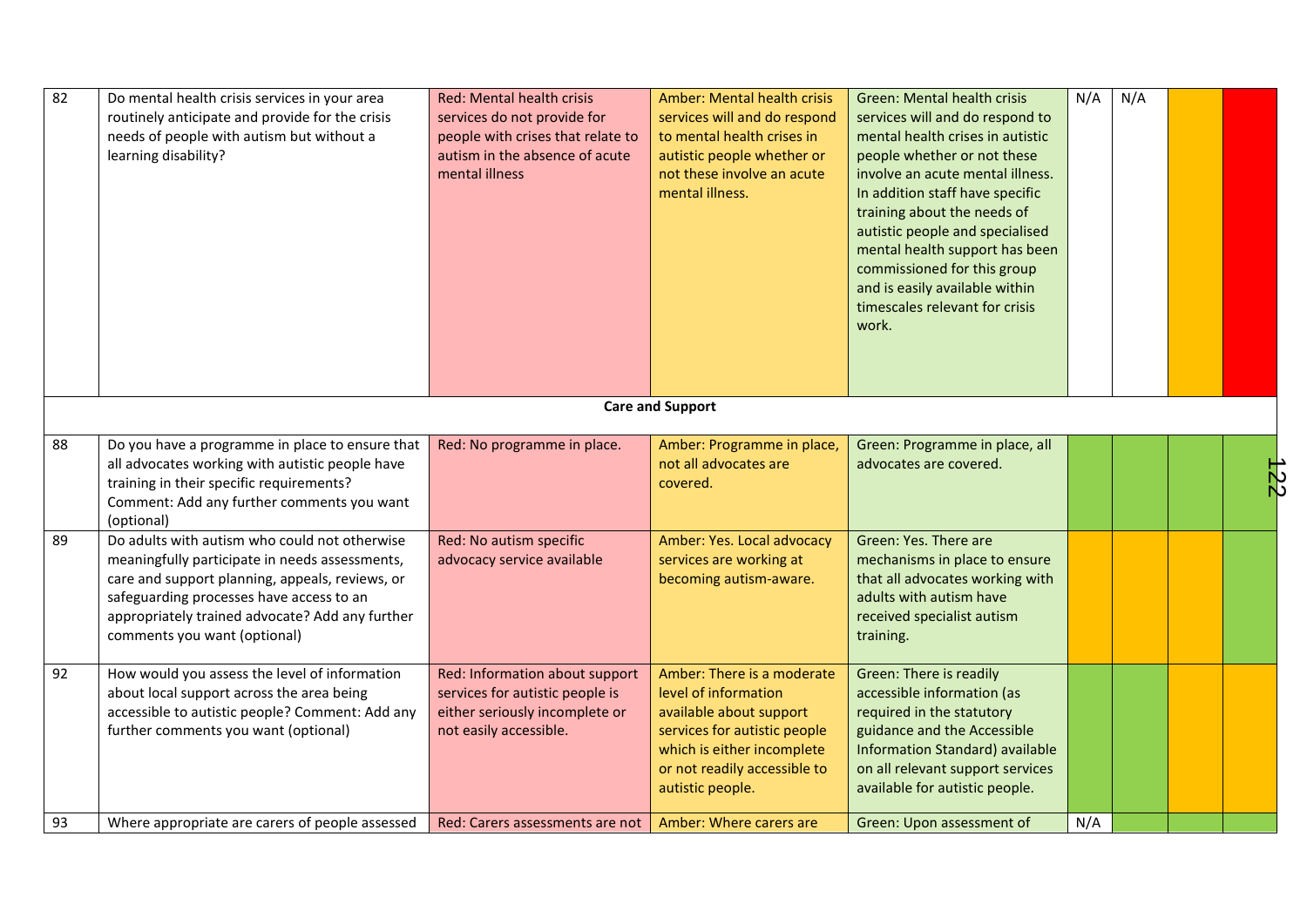|    | as having autism and eligible for social care<br>support offered assessments? Comment:                                                                                                 | consistently routinely offered                                                                                                                                                                                                                                                                                                                       | identified in the course of<br>assessments of autistic<br>people, they are routinely<br>offered carers assessments                                                                                         | autistic people carers are<br>routinely identified and offered<br>a carers assessment. Carers can<br>also self-identify and request a<br>carers assessment. Information<br>about how to obtain a carers<br>assessment is clearly available.                                                                                                                                                                                                                                      |  |  |  |  |  |  |  |
|----|----------------------------------------------------------------------------------------------------------------------------------------------------------------------------------------|------------------------------------------------------------------------------------------------------------------------------------------------------------------------------------------------------------------------------------------------------------------------------------------------------------------------------------------------------|------------------------------------------------------------------------------------------------------------------------------------------------------------------------------------------------------------|----------------------------------------------------------------------------------------------------------------------------------------------------------------------------------------------------------------------------------------------------------------------------------------------------------------------------------------------------------------------------------------------------------------------------------------------------------------------------------|--|--|--|--|--|--|--|
|    | <b>Housing and Accommodation</b>                                                                                                                                                       |                                                                                                                                                                                                                                                                                                                                                      |                                                                                                                                                                                                            |                                                                                                                                                                                                                                                                                                                                                                                                                                                                                  |  |  |  |  |  |  |  |
| 95 | Does the local housing strategy and/or market<br>position statement specifically identify autism?<br>Comment: Please provide a web link and page<br>references to support your answer. | Red: Needs of autistic people<br>(as distinct from needs of<br>people with other disabilities)<br>not specifically mentioned in<br>housing strategy and/or market<br>position statement (for two tier<br>authorities in any district<br>council areas)                                                                                               | <b>Amber: Housing</b><br>requirements of autistic<br>people are specifically<br>mentioned but not to level<br>described in Green rating<br>(for two tier authorities not<br>in all district council areas) | Green: Comprehensive range of<br>types of housing need for<br>autistic people considered<br>including estimates of numbers<br>of placements required in each<br>category (for two tier<br>authorities and in all district<br>council areas)                                                                                                                                                                                                                                      |  |  |  |  |  |  |  |
|    |                                                                                                                                                                                        |                                                                                                                                                                                                                                                                                                                                                      | Employment                                                                                                                                                                                                 |                                                                                                                                                                                                                                                                                                                                                                                                                                                                                  |  |  |  |  |  |  |  |
| 97 | How have you promoted in your area the<br>employment of people on the Autistic Spectrum?<br>Add any further comments you want (optional)                                               | Red: No work in this area has<br>been provided or minimal<br>information not applied to the<br>local area specific to autism.<br>Local employment support<br>services are not trained in<br>autism or do not routinely<br>consider the support needs of<br>the individual taking into<br>account their autism. Local job<br>centres are not engaged. | <b>Amber: Autism awareness is</b><br>delivered to employers on<br>an individual basis. Local<br>employment support<br>services include autism.<br>Some contact made with<br>local job centres.             | Green: Autism is included<br>within the Employment or<br>worklessness Strategy for the<br>Council / or included In a<br>disability employment strategy.<br><b>Focused autism trained</b><br><b>Employment support. Proactive</b><br>engagement with local<br>employers specifically about<br>employment of autistic people<br>including retaining work.<br>Engagement of the local job<br>centre in supporting reasonable<br>adjustments in the workplace<br>via Access to work. |  |  |  |  |  |  |  |
| 98 | Do autism transition processes to adult services<br>have an employment focus? Add any further<br>comments you want (optional)                                                          | Red: Transition plans do not<br>include specific reference to<br>employment or continued<br>learning.                                                                                                                                                                                                                                                | <b>Amber: Transition plans</b><br>include reference to<br>employment/activity<br>opportunities.                                                                                                            | <b>Green: Transition plans include</b><br>detailed reference to<br>employment, access to further<br>development in relation to<br>individual's future aspirations,                                                                                                                                                                                                                                                                                                               |  |  |  |  |  |  |  |